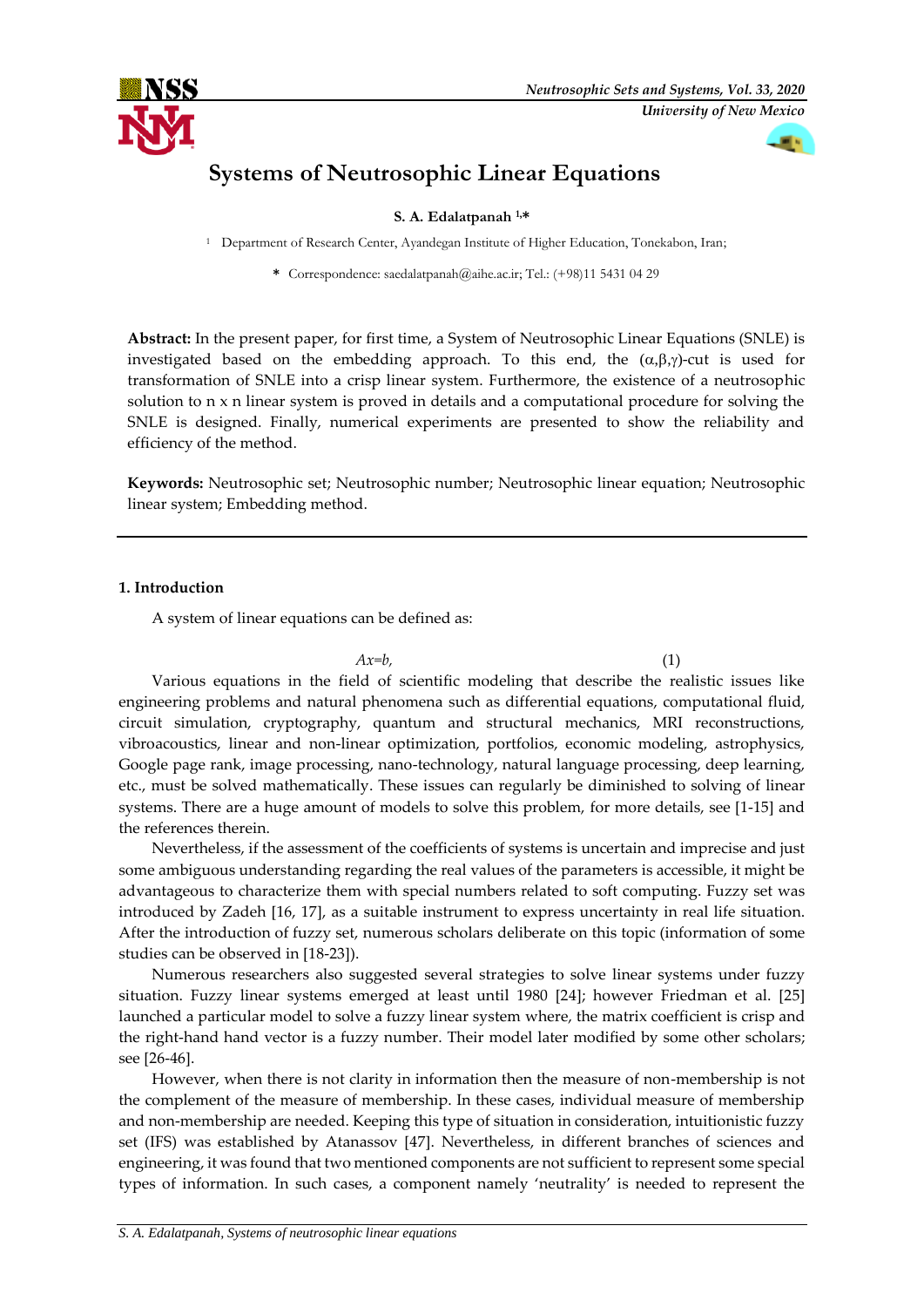information completely. Thus, to remove the limitation of IFS and to handle with more possible types of uncertainty in practical situation, Smarandache [48-51] initiated neutrosophic set (NS) as an extension of the classical and all types of fuzzy sets.

This concept divided into two category of the neutrosophic numbers (NNs) and the neutrosophic sets (NSs). The neutrosophic number (NN) introduce a concept of indeterminacy, denoted by  $A = m + nI$  ( $m, n \in R$ ), consists of its determinate part  $m$  and its indeterminate part *nI*. In the worst scenario, A can be unknown, *i.e.*,  $A = nI$ . However, when there is no indeterminacy related to  $A$ , in the best scenario, there is only its determinate part *i.e.*,  $A = m$  [50, 51]. But, the neutrosophic sets (NSs) represented by a truth-membership degree, an indeterminacymembership degree, a falsity-membership degree and have some subclasses such as interval neutrosophic set [52-54] , bipolar neutrosophic set [55-57], single-valued neutrosophic set [58-66], multi-valued neutrosophic set [67-98], and neutrosophic linguistic set [69-70] and applied to solve various problems; see [71-78]. It is worth mentioning that NSs and NNs are two different branches in neutrosophic theory and indicate different forms and concepts of information.

Like any other framework, system of linear equations has also been the topic of evolution. One of the important developments in this field related to situations that coefficients are defined under conditions of uncertainty and indeterminacy. In fact, one of the expectations of classic linear systems is their crispness of data. However, in circumstances where uncertainty and indeterminacy is an inevitable feature of a real life environment, the assumption of crispness of data seems questionable. Also, there is a lot of ambiguity, indeterminacy, and uncertainty in these problems. The system of linear equations under neutrosophic environment are more useful than crisp and other fuzzy linear systems because user in his/her formulation of the problem is not forced to make a delicate formulation. The use of system of Neutrosophic linear equations (SNLE) is recommended to avert unrealistic modeling. Though there are numerous methodologies to solve various issues under NSs and also some models presented to solve linear systems with NNs [79-80], but to the best of our knowledge, the SNLE has not been discussed sets until now. Therefore, the contributions of this study are as follow:

- (i) We present for first time, the system of Neutrosophic Linear Equations (SNLE) problem.
- (ii) Based on the  $(\alpha,\beta,\gamma)$ -cut, we design a strategy for solving SNLE with the single valued neutrosophic numbers (SVNNs).
- (iii) Some theorems about SNLE are investigated and the conditions of a strong neutrosophic solution to n x n system of linear equations is proved in details.

This study prearranged as follows: some fundamental information, notions and operations on SVNNs are announced in Section 2. In Section 3, we introduce the SNLE and propose a general model to solve it. To show the efficiency and reliability of the method, numerical tests are provided in Section 4. Lastly, conclusions are offered in Section 5.

#### **2. Some Basic Definitions and Arithmetic Operations**

 Here, we have deliberated some fundamental definitions regarding the neutrosophic sets and single-valued neutrosophic numbers.

**Definition 1** [48-49 ]. A neutrosophic set A in objects X is described by a truth-membership function *T*<sup>*A*</sup>(*x*), an indeterminacy-membership function *I*<sup>*A*</sup>(*x*), and a falsity-membership function *F*<sup>*A*</sup>(*x*) where, *TA*(*x*):  $X \rightarrow 0$ <sup>-</sup>,1<sup>+</sup>[, *IA*(*x*):  $X \rightarrow 0$ <sup>-</sup>,1<sup>+</sup>[, and *FA*(*x*):  $X \rightarrow 0$ <sup>-</sup>,1<sup>+</sup>[, and

$$
0^{-} \leq \sup T_A(x) + \sup I_A(x) + \sup F_A(x) \leq 3^{+}
$$
.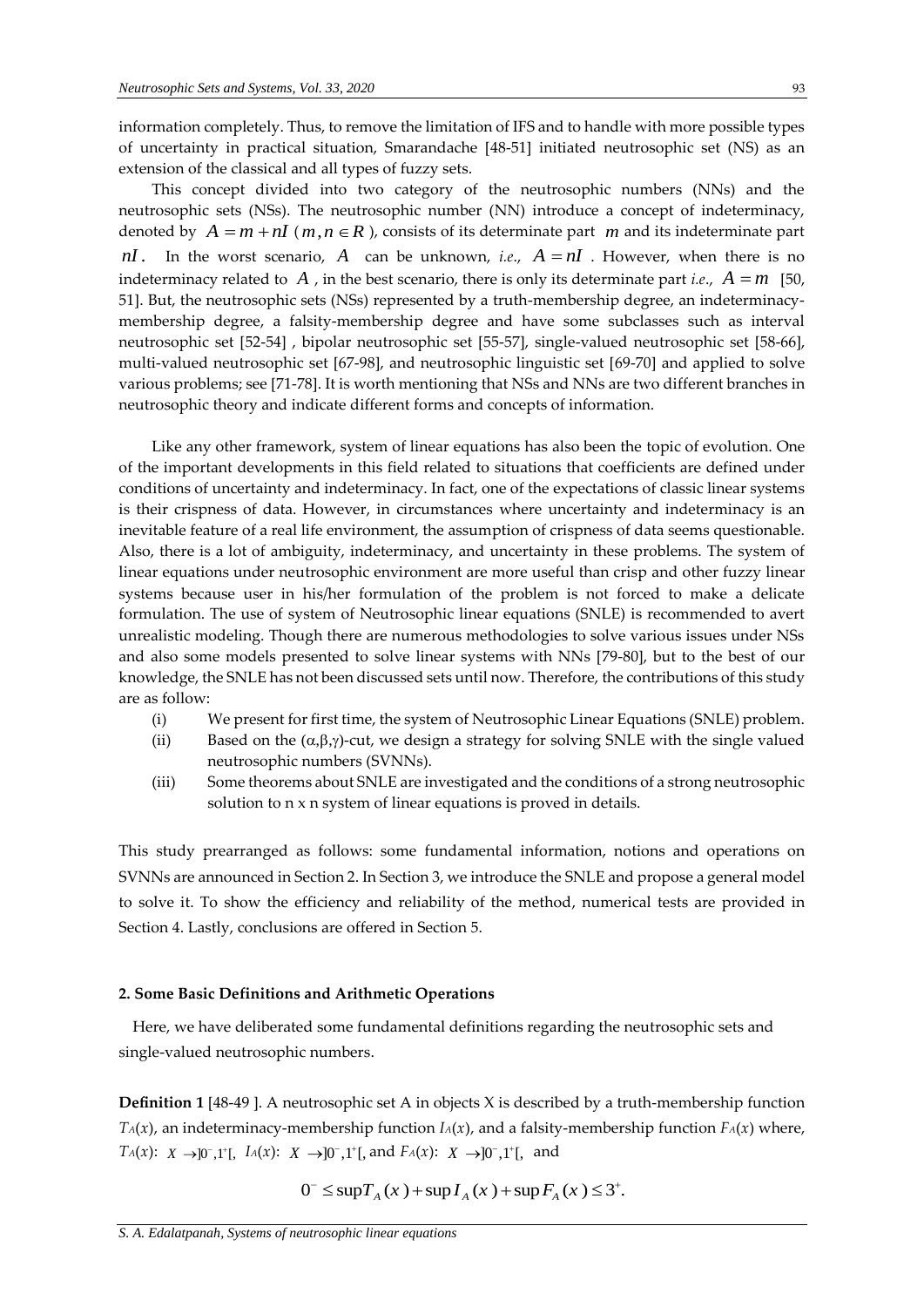**Definition 2** [58].When three membership functions of neutrosophic set A be singleton subsets in the real standard [0, 1],we have a single-valued neutrosophic set (SVNS) *A* that is denoted by

$$
A = \{(x, T_A(x), I_A(x), F_A(x)) | x \in X \}.
$$

**Definition 3** [59]. A single valued triangular neutrosophic number (SVTrN-number) is denoted by  $A$ <sup> $\kappa$ </sup>  $=\!<$   $(a,b,c)$ ,  $(\mu,\nu,\omega)$   $>$  whose its three membership functions are given as follows:

$$
T_{x^{\kappa}}(x) = \begin{cases} \frac{\left(x-a\right)}{\left(b-a\right)}\mu & a \leq x < b, \\ \mu & x = b, \\ \frac{\left(c-x\right)}{\left(c-b\right)}\mu & b \leq x < c, \end{cases} \qquad I_{x^{\kappa}}(x) = \begin{cases} \frac{\left(b-x\right)}{\left(b-a\right)}\nu & a \leq x < b, \\ \nu & x = b \\ \frac{\left(x-c\right)}{\left(c-b\right)}\nu & b \leq x < c, \\ 1 & otherwise. \end{cases} \qquad F_{x^{\kappa}}(x) = \begin{cases} \frac{\left(b-x\right)}{\left(b-a\right)}\omega & a \leq x < b, \\ \omega & x = b \\ \frac{\left(x-c\right)}{\left(c-b\right)}\omega & b \leq x < c, \\ 1 & otherwise. \end{cases}
$$

**Definition 3** [59]. Let  $A_1^{\aleph} = \langle (a_1, b_1, c_1), (\mu_1, v_1, \omega_1) \rangle$  and  $A_2^{\aleph} = \langle (a_2, b_2, c_2), (\mu_2, v_2, \omega_2) \rangle$ 

be two SVTrN-numbers. Then the arithmetic relations are defined as:

be two SVTrN-numbers. Then the arithmetic relations are defined as:  
\n
$$
(i) A_1^{\aleph} \oplus A_2^{\aleph} = \langle (a_1 + a_2, b_1 + b_2, c_1 + c_2), (\mu_1 \wedge \mu_2, \nu_1 \vee \nu_2, a_1 \vee a_2) \rangle
$$
\n
$$
(2)
$$

$$
(ii)\lambda A_1^{\aleph} = \begin{cases} <(\lambda a_1, \lambda b_1, \lambda c_1), (\mu_1, v_1, \omega_1)>, & if \quad \lambda > 0\\ <(\lambda c_1, \lambda b_1, \lambda a_1), (\mu_1, v_1, \omega_1)>, & if \quad \lambda < 0 \end{cases}
$$
\n(3)

**Definition 4** [59]. The  $(\alpha,\beta,\gamma)$ -cut Neutrosophic set F is denoted by  $F_{(\alpha,\beta,\gamma)}$ , where  $\alpha$ ,  $\beta$ ,  $\gamma \in [0,1]$  and are fixed numbers such that  $\alpha + \beta + \gamma \le 3$  is defined as by  $F(\alpha, \beta, \gamma) = \{\langle T_A(x), I_A(x), F_A(x)\rangle : x \in X, T_A(x) \ge \alpha\}$ ,  $I_A(x) \leq \beta$ ,  $F_A(x) \leq \gamma$ .

Also, If  $A^{\aleph} = <(a,b,c), (\mu,\nu,\omega) >$  then  $(\alpha,\beta,\gamma)$ -cut is given by:

$$
A^{\aleph}_{(\alpha,\beta,\gamma)} = \begin{cases} [(a+\alpha(b-a))\mu, (c-\alpha(c-b))\mu], \\ [(b-\beta(b-a))\nu, (b+\beta(c-b))\nu], \\ [(b-\gamma(b-a))\omega, (b+\gamma(c-b))\omega] \end{cases}
$$
(4)

## **3. System of Neutrosophic Linear Equations (SNLE)**

Consider the  $n \times n$  linear system with the following equations:

$$
\begin{cases}\na_{11}x_1^8 + a_{12}x_2^8 + \dots + a_{1n}x_n^8 = b_1^8, \\
a_{21}x_1^8 + a_{22}x_2^8 + \dots + a_{2n}x_n^8 = b_2^8, \\
\vdots \\
a_{n1}x_1^8 + a_{n2}x_2^8 + \dots + a_{nn}x_n^8 = b_n^8.\n\end{cases}
$$
\n(5)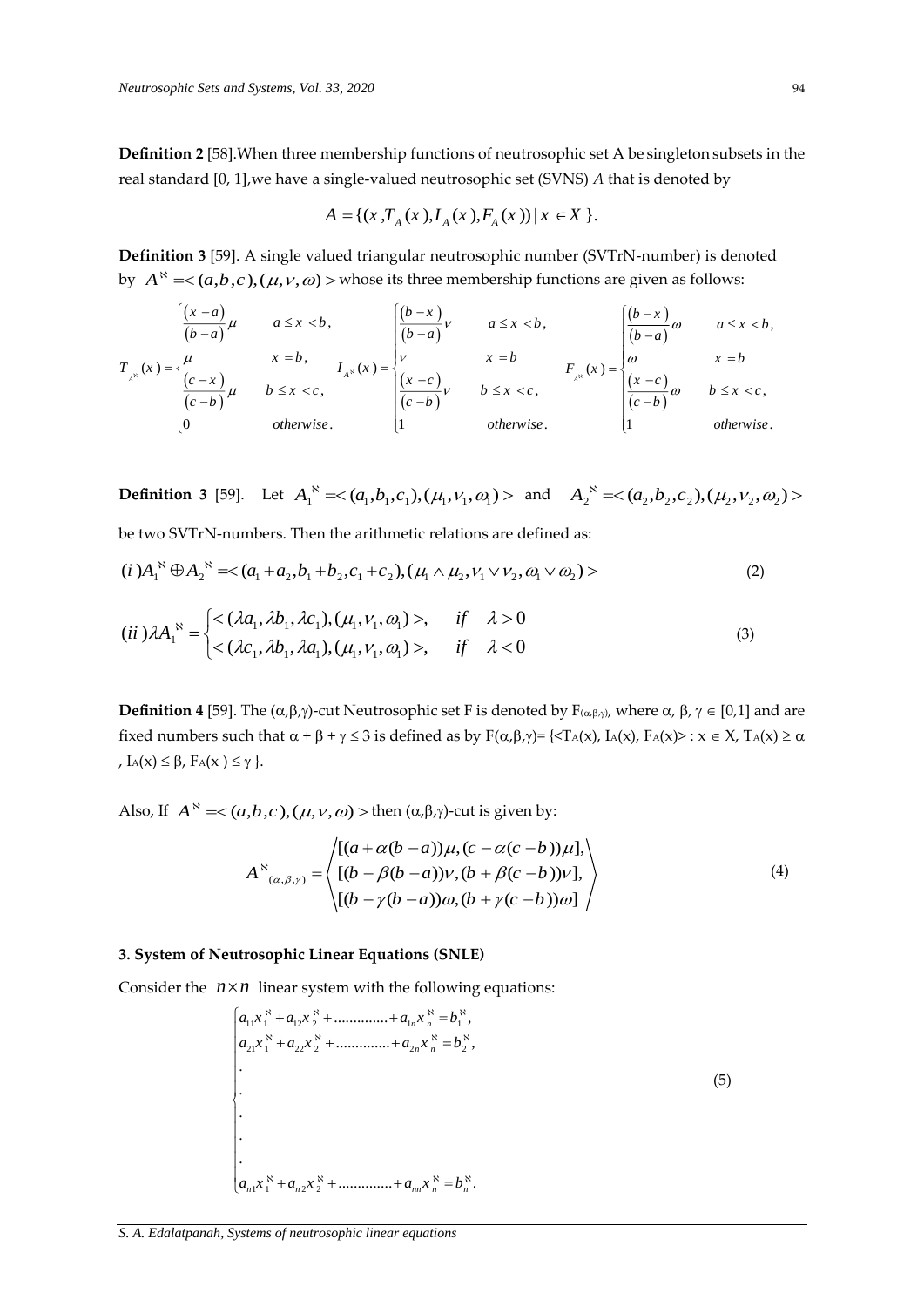The matrix form of the Eq.(5) is as follows:

$$
Ax^{\aleph} = b^{\aleph},\tag{6}
$$

where, the coefficient matrix  $A = (a_{ij})$  is a crisp  $n \times n$  matrix and  $b_i^{\aleph}, i = 1, 2, ..., n$  is a neutrosophic number. The Eq.(6) is called a system of neutrosophic linear equations (SNLE).

Let the solution of the SNLE of Eq.(6) be  $x^N$  and its  $(\alpha, \beta, \gamma)$ -cut be  $x^N_{(\alpha, \beta, \gamma)} = (\lfloor \underline{x}^T(\alpha), \overline{x}^T(\alpha) \rfloor)$ ,  $[\underline{x}^{I}(\beta), \overline{x}^{I}(\beta)], [\underline{x}^{F}(\gamma), \overline{x}^{F}(\gamma)]$  If the  $(\alpha, \beta, \gamma)$ -cut of  $b^{N}$  be  $x_{(\alpha, \beta, \gamma)}^{N} = ([\underline{b}^{T}(\alpha), \overline{b}^{T}(\alpha)],$  $[\underline{b}^{I}(\beta), \overline{b}^{I}(\beta)], [\underline{b}^{F}(\gamma), \overline{b}^{F}(\gamma)]$ , then The SNLE of (6) can be written as:

$$
\begin{cases}\n\sum_{j=1}^{n} a_{ij} x_{j}^{T} (\alpha) = \sum_{j=1}^{n} a_{ij} x_{j}^{T} (\alpha) = b_{i}^{T} (\alpha), \\
\sum_{j=1}^{n} a_{ij} x_{j}^{T} (\alpha) = \sum_{j=1}^{n} a_{ij} x_{j}^{T} (\alpha) = b_{i}^{T} (\alpha), \\
\sum_{j=1}^{n} a_{ij} x_{j}^{T} (\beta) = \sum_{j=1}^{n} a_{ij} x_{j}^{T} (\beta) = b_{i}^{T} (\beta), \\
\sum_{j=1}^{n} a_{ij} x_{j}^{T} (\beta) = \sum_{j=1}^{n} a_{ij} x_{j}^{T} (\beta) = b_{i}^{T} (\beta), \\
\sum_{j=1}^{n} a_{ij} x_{j}^{F} (\gamma) = \sum_{j=1}^{n} a_{ij} x_{j}^{F} (\gamma) = b_{i}^{F} (\gamma), \\
\sum_{j=1}^{n} a_{ij} x_{j}^{F} (\gamma) = \sum_{j=1}^{n} a_{ij} x_{j}^{F} (\gamma) = b_{i}^{F} (\gamma).\n\end{cases}
$$
\n(7)

If we define  $\chi_i^{\text{N}} = (\underline{x}_1^T, ..., \underline{x}_n^T, \overline{x}_1^T, ..., \overline{x}_n^T, \underline{x}_1^I, ..., \underline{x}_n^I, \overline{x}_1^I, ..., \underline{x}_n^I, \overline{x}_1^I, ..., \overline{x}_n^I, \underline{x}_1^F, ..., \underline{x}_n^F, \overline{x}_1^F, ..., \overline{x}_n^F)^T$  $a_i^S = (\underline{x}_1^T, \dots, \underline{x}_n^T, \overline{x}_1^T, \dots, \overline{x}_n^T, \underline{x}_1^T, \dots, \underline{x}_n^T, \overline{x}_1^T, \dots, \overline{x}_n^T, \underline{x}_1^F, \dots, \underline{x}_n^F, \overline{x}_1^F, \dots, \overline{x}_n^F)^T$  and  $b_i^{\aleph} = (\underline{b}_1^T, \dots, \underline{b}_n^T, \overline{b}_1^T, \dots, \overline{b}_n^T, \underline{b}_1^T, \dots, \underline{b}_n^T, \overline{b}_1^T, \dots, \overline{b}_n^T, \underline{b}_1^F, \dots, \underline{b}_n^F, \overline{b}_1^F, \dots, \overline{b}_n^F)^T$ , then following Friedman et al., (1998) we must solve an 6n×6n crisp linear system as:

$$
HX = B \tag{8}
$$

Where,

$$
H = \begin{bmatrix} D_{2n \times 2n} & [0]_{2n \times 2n} & [0]_{2n \times 2n} \\ [0]_{2n \times 2n} & D_{2n \times 2n} & [0]_{2n \times 2n} \\ [0]_{2n \times 2n} & [0]_{2n \times 2n} & D_{2n \times 2n} \end{bmatrix}, B = \begin{bmatrix} B^T \\ B^T \\ B^T \end{bmatrix}.
$$
\n(9)

Also  $\,D = (d_{ij}^{\phantom i})$  ,and obtain as follows: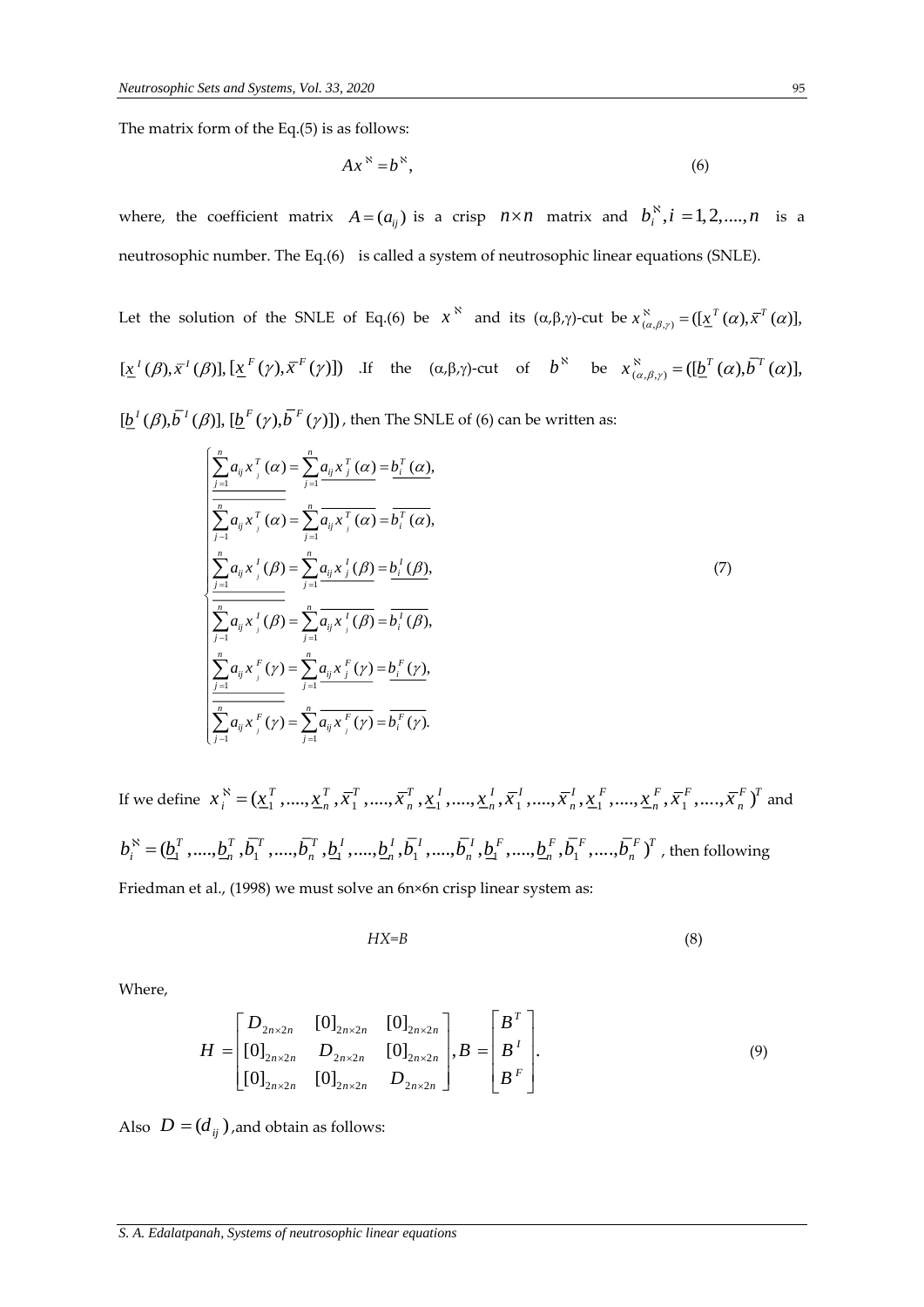$$
\begin{cases} a_{ij} \ge 0 \to d_{ij} = a_{ij}, & d_{i+n,j+n} = a_{ij}, \\ a_{ij} < 0 \to d_{i,j+n} = -a_{ij}, & d_{i+n,j} = -a_{ij} \end{cases} \tag{10}
$$

and any  $d_{ij}$  which is not determined by (10) is zero. Also:

$$
D = \begin{bmatrix} D_1 & -D_2 \ -D_2 & D_1 \end{bmatrix}, B^T = \begin{bmatrix} \frac{b^T}{b^T} \end{bmatrix}, B^T = \begin{bmatrix} \frac{b^T}{b^T} \end{bmatrix}, B^F = \begin{bmatrix} \frac{b^F}{b^T} \end{bmatrix}.
$$

Where,  $D_1, D_2 \ge 0, D = D_1 - D_2$ .

Since H is a block diagonal matrix, to reduce the computational complexity, we need only to solve the following 2n×2n crisp linear systems:

$$
Dx^i = B^i, \quad i = T, I, F. \tag{11}
$$

Worthy mentioning that the matrix  $\,D$  may be singular even if  $A\,$  is nonsingular; see the following example:

**Example 1.** The matrix 
$$
A = \begin{bmatrix} 1 & -2 \\ 1 & 1 \end{bmatrix}
$$
 of the SNLE is nonsingular, while  $D = \begin{bmatrix} 1 & 0 & 0 & -2 \\ 1 & 1 & 0 & 0 \\ 0 & -2 & 1 & 0 \\ 0 & 0 & 1 & 1 \end{bmatrix}$  is

singular.

In other sense, a SNLE represented by a nonsingular matrix *A* may be have no solution or an infinite number of solutions. Next, following the Friedman et al., (1998), we study some theorems regarding the properties of *D* .

**Theorem 1.** D is nonsingular iff  $A = D_1 + D_2$  and  $D_1 - D_2$  are nonsingular.

**Theorem 2.**If  $D^{-1}$  exists it must have the same structure as D, *i.e,* 

$$
D^{-1} = \begin{pmatrix} E & F \\ F & E \end{pmatrix}
$$

**Definition 5.** Let  $x_i^{\aleph} = (\underline{x}_1^T, ..., \underline{x}_n^T, \overline{x}_1^T, ..., \overline{x}_n^T, \underline{x}_1^1, ..., \underline{x}_n^T, \overline{x}_1^1, ..., \overline{x}_n^T, \underline{x}_1^F, ..., \underline{x}_n^F, \overline{x}_1^F, ..., \overline{x}_n^F)^T$ be the unique solution of Eq.(5). If  $\forall k\in\{1,2,...,n\}\colon\,\,\underline{x}^T_k\leq\overline{x}^T_k$  ,  $\underline{x}^I_k\leq\overline{x}^I_k$  and  $\,\,\underline{x}^F_k\leq\overline{x}^F_k$  , then the

solution $x_i^\aleph$  is called a strong neutrosophic solution. Otherwise, it is a weak neutrosophic solution.

**Theorem 3.** Assume that  $D = \begin{bmatrix} D_1 & D_2 \\ D_1 & D_2 \end{bmatrix}$ 2  $\boldsymbol{\nu}_1$ *D D D D D*  $\mathbb{E}=\begin{pmatrix} D_1&D_2\ D_2&D_1 \end{pmatrix}$  be a nonsingular matrix. Then Eq.(5) has a strong solution

if and only if:

$$
(D_1 - D_2)^{-1} (\underline{b}^i - \overline{b}^i) \le 0, \quad i = T, I, F. \tag{12}
$$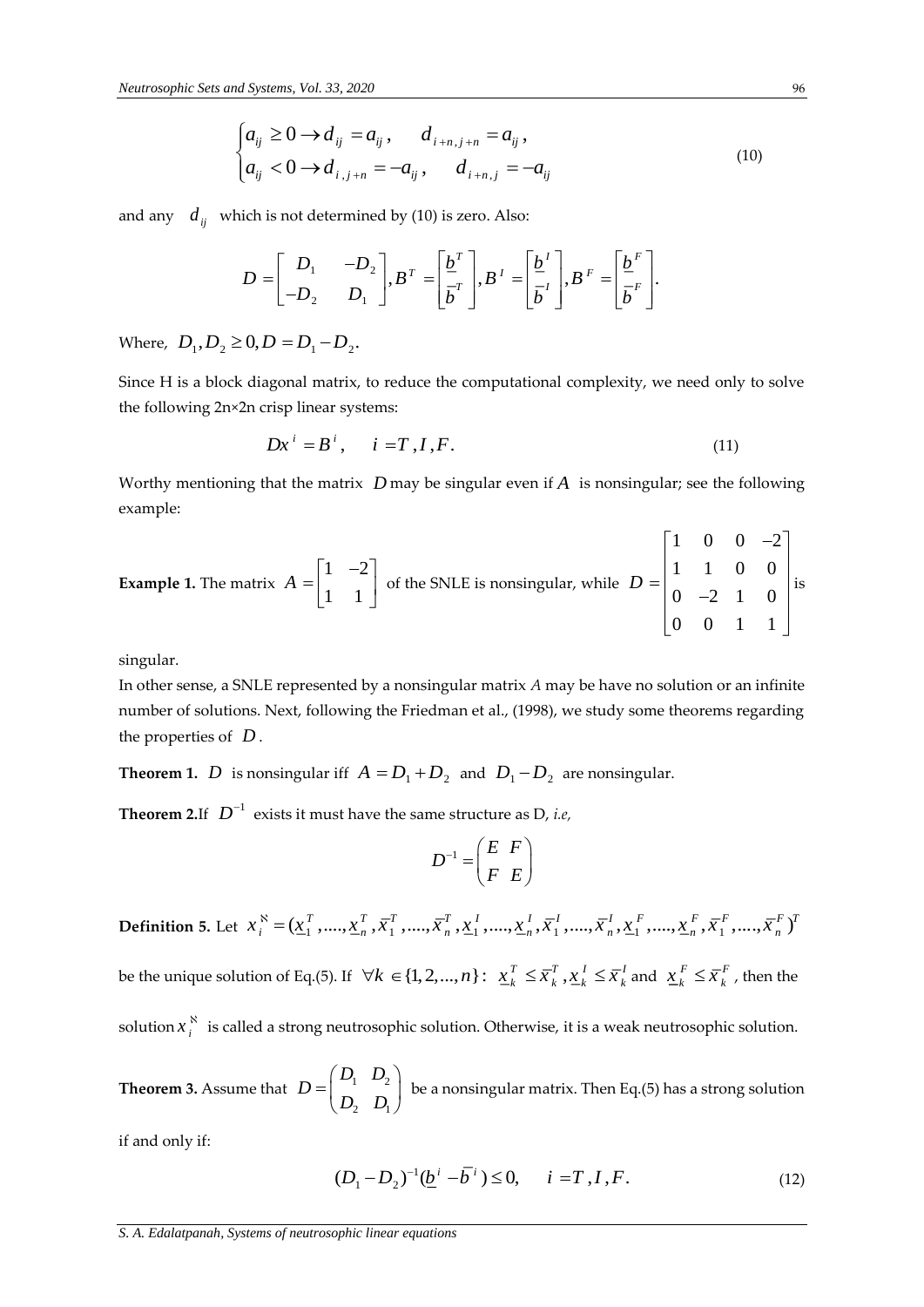**Proof.** From the system (11) we obtain:

$$
\begin{pmatrix} D_1 & D_2 \ D_2 & D_1 \end{pmatrix} \begin{pmatrix} \underline{x}^i \\ \overline{x}^i \end{pmatrix} = \begin{pmatrix} \underline{b}^i \\ \overline{b}^i \end{pmatrix}, \quad i = T, I, F
$$

Hence,

$$
D_1 \underline{x}^i - D_2 \overline{x}^i = \underline{b}^i
$$
  

$$
-D_2 \underline{x}^i + D_1 \overline{x}^i = \overline{b}^i
$$
 (13)

From (13) and (14) we have:

$$
\begin{cases}\n(D_1 + D_2)\underline{x}^i - (D_1 + D_2)\overline{x}^i = \underline{b}^i - \overline{b}^i, \\
(D_1 + D_2)(\underline{x} - \overline{x}) = \underline{b}^i - \overline{b}^i.\n\end{cases}
$$

From Theorem 1,  $\left.D_{1}\!-\!D_{2}\right.$  is nonsingular. So,

$$
(\underline{x}^i - \overline{x}^i) = (D_1 - D_2)^{-1} (\underline{b}^i - \overline{b}^i)
$$
\n(15)

By the Definition 5,  $x^i - \overline{x}^i \le 0$  if Eq. (5) has a strong solution. Henceforth (12) holds. Conversely,

if (12) holds, by Eq.(15), we have  $\int x^i - \overline{x}^i \le 0$  .

From the theorems 1 and 3, we conclude this result:

**Theorem 4.** The SNLE has a strong solution if and only if the following conditions hold:

- **1.** The matrices  $A = D_1 + D_2$  and  $D_1 D_2$  are both nonsingular.
- **2.**  $(D_1 D_2)^{-1}(\underline{b}^i \overline{b}^i) \leq 0.$

### **4. Numerical Example**

Here, we provide an experiment to demonstrate the consequences gained in former sections.

**Example 2.** Consider the following SNLE:

$$
\begin{cases} x_1^8 - x_2^8 = (0,1,2); (0.9,0.4,0.2) >, \\ x_1^8 + 3x_2^8 = (4,5,7); (0.8,0.3,0.3) >. \end{cases}
$$
 (16)

The extended 4 × 4 matrix is

(14)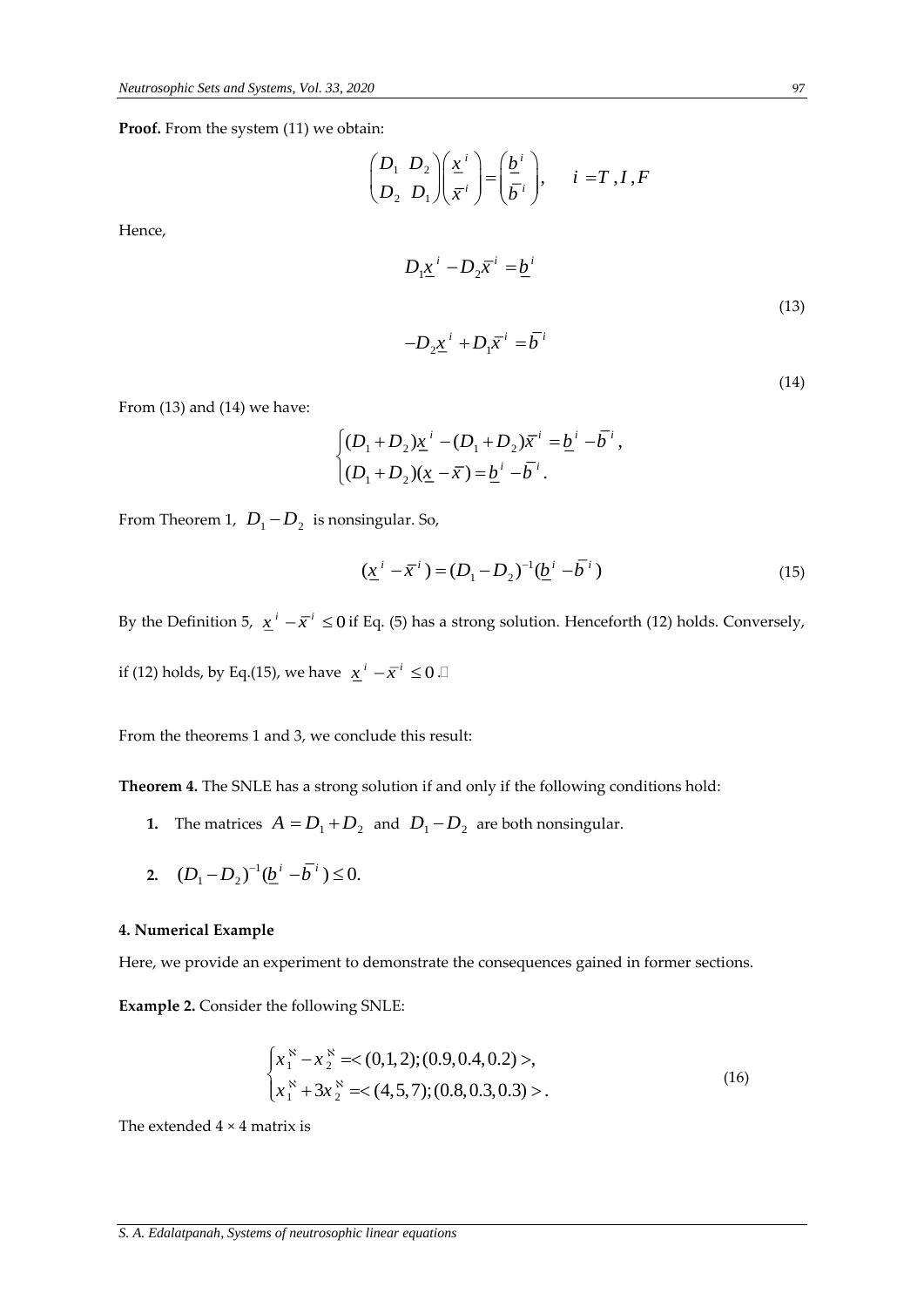$$
D = \begin{bmatrix} 1 & 0 & 0 & -1 \\ 1 & 3 & 0 & 0 \\ 0 & -1 & 1 & 0 \\ 0 & 0 & 1 & 3 \end{bmatrix}.
$$

Since the matrices  $A = D_1 + D_2$  and  $D_1 - D_2$ 1 1 1 3  $D_1 - D_2 = \begin{bmatrix} 1 & 1 \\ 1 & 3 \end{bmatrix}$  are both nonsingular, then by Theorem1,

it is easy to see that the matrix  $|D|$  is nonsingular. Therefor,  $|D^{-1}|$  exists and based on Theorem 2, it must have the same structure as D. If we obtain this inverse, we can see that the Theorem 2 is true:

$$
D^{-1} = \begin{bmatrix} \frac{9}{8} & \frac{-1}{8} & \frac{-3}{8} & \frac{3}{8} \\ \frac{-3}{8} & \frac{3}{8} & \frac{1}{8} & \frac{-1}{8} \\ \frac{-3}{8} & \frac{3}{8} & \frac{9}{8} & \frac{-1}{8} \\ \frac{1}{8} & \frac{-1}{8} & \frac{-3}{8} & \frac{3}{8} \end{bmatrix}.
$$

Now, we obtain the  $(\alpha,\beta,\gamma)$ -cut of the right hand side vector. By Definition 4, we get:

$$
b_{1 (\alpha,\beta,\gamma)}^{\aleph} = \langle [0.9(\alpha), 0.9(2-\alpha)], [0.4(1-\beta), 0.4(1+\beta)], [0.2(1-\gamma), 0.2(1+\gamma)] \rangle, b_{2 (\alpha,\beta,\gamma)}^{\aleph} = \langle [0.8(4+\alpha), 0.8(8-2\alpha)], [0.3(5-\beta), 0.3(5+2\beta)], [0.3(5-\gamma), 0.3(5+2\gamma)] \rangle.
$$

Also, 
$$
(D_1 + D_2)^{-1} = \begin{bmatrix} \frac{3}{2} & \frac{-1}{2} \\ -1 & 1 \\ \frac{-1}{2} & \frac{1}{2} \end{bmatrix}
$$
.

So:

$$
(D_1 + D_2)^{-1}(\underline{b}^T - \overline{b}^T) = \begin{bmatrix} \frac{3}{2} & \frac{-1}{2} \\ \frac{-1}{2} & \frac{1}{2} \end{bmatrix} \begin{bmatrix} \frac{9}{5}(\alpha - 1) \\ \frac{12}{5}(\alpha - 1) \end{bmatrix} = \begin{bmatrix} \frac{3}{2}(\alpha - 1) \\ \frac{3}{10}(\alpha - 1) \end{bmatrix} \leq \begin{bmatrix} 0 \\ 0 \end{bmatrix},
$$
  

$$
(D_1 + D_2)^{-1}(\underline{b}^T - \overline{b}^T) = \begin{bmatrix} \frac{3}{2} & \frac{-1}{2} \\ \frac{-1}{2} & \frac{1}{2} \end{bmatrix} \begin{bmatrix} -0.8\beta \\ -0.9\beta \end{bmatrix} = \begin{bmatrix} \frac{-3}{4}\beta \\ \frac{-1}{20}\beta \end{bmatrix} \leq \begin{bmatrix} 0 \\ 0 \end{bmatrix},
$$
  

$$
(D_1 + D_2)^{-1}(\underline{b}^F - \overline{b}^F) = \begin{bmatrix} \frac{3}{2} & \frac{-1}{2} \\ \frac{-1}{2} & \frac{1}{2} \end{bmatrix} \begin{bmatrix} -0.4\gamma \\ -0.9\gamma \end{bmatrix} = \begin{bmatrix} \frac{-3}{20}\gamma \\ \frac{-1}{4}\gamma \end{bmatrix} \leq \begin{bmatrix} 0 \\ 0 \end{bmatrix},
$$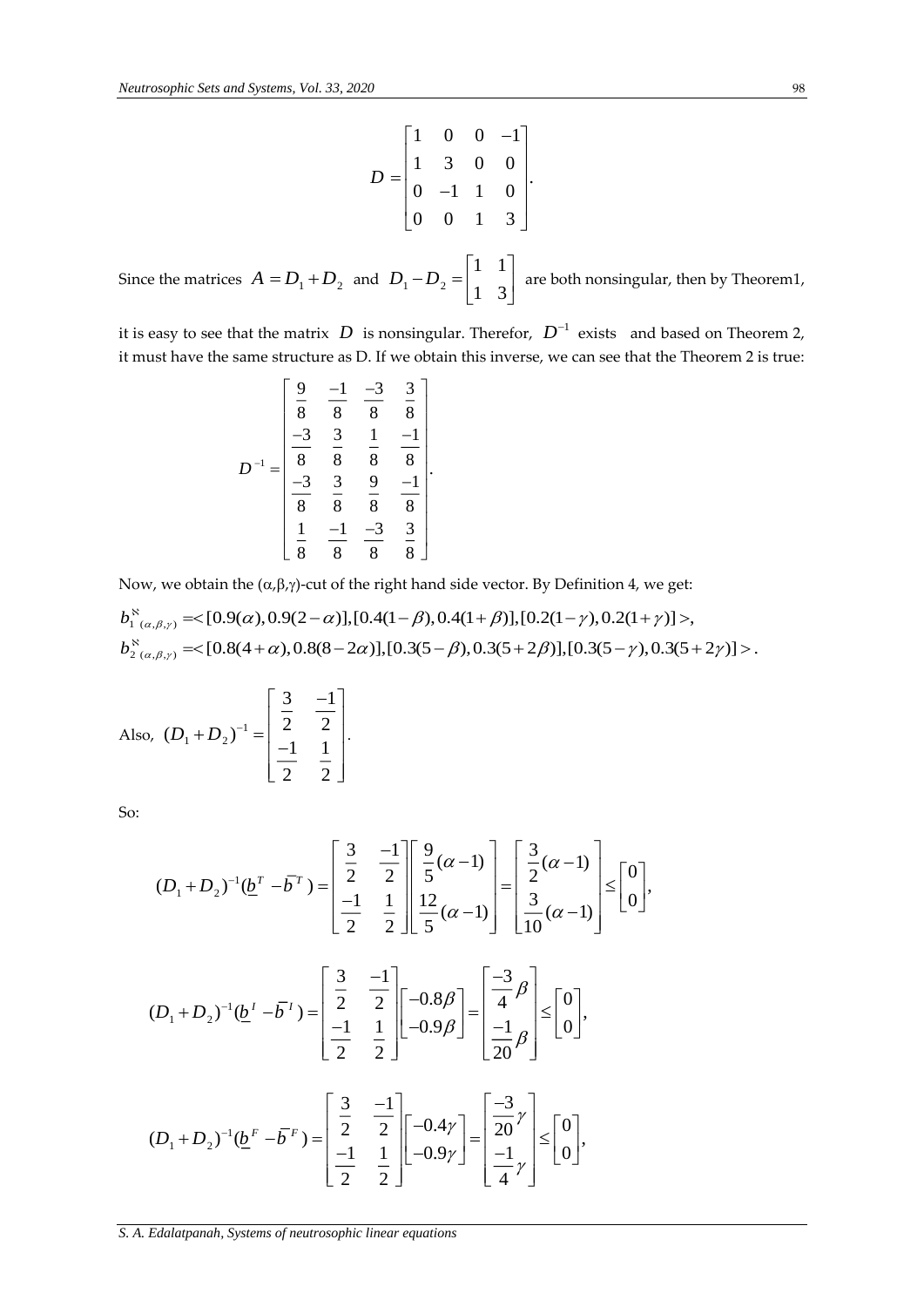Therefore, by theorems 3 and 4, The SNLE (16) should has a strong solution. To obtain this solution, form Eq.(11) we have:

$$
x^{T} = \begin{bmatrix} \frac{x_{1}^{T}}{x_{2}^{T}} \\ \frac{x_{2}^{T}}{x_{1}^{T}} \end{bmatrix} = D^{-1}B^{T} = \begin{bmatrix} \frac{1}{40}(26\alpha + 41), \frac{1}{40}(2\alpha + 29), \frac{1}{40}(34\alpha + 101), \frac{1}{40}(-10\alpha - 41) \end{bmatrix},
$$
  
\n
$$
x^{T} = \begin{bmatrix} \frac{x_{1}^{T}}{x_{2}^{T}} \\ \frac{x_{2}^{T}}{x_{1}^{T}} \end{bmatrix} = D^{-1}B^{T} = \begin{bmatrix} \frac{-27}{80}(\beta - 2), \frac{1}{80}(\beta + 22), \frac{3}{80}(11\beta + 18), \frac{1}{80}(5\beta - 22) \end{bmatrix},
$$
  
\n
$$
x^{F} = \begin{bmatrix} \frac{x_{1}^{F}}{x_{2}^{F}} \\ \frac{x_{2}^{F}}{x_{2}^{F}} \end{bmatrix} = D^{-1}B^{F} = \begin{bmatrix} \frac{-3}{80}(\gamma - 14), \frac{-1}{80}(7\gamma + 26), \frac{3}{80}(3\gamma + 14), \frac{13}{80}(\gamma + 2) \end{bmatrix}.
$$
  
\n
$$
x_{1}^{8} = \begin{bmatrix} \frac{x_{1}^{R}}{x_{1}^{F}} \\ \frac{x_{2}^{F}}{x_{2}^{F}} \end{bmatrix} = D^{-1}B^{F} = \begin{bmatrix} \frac{-3}{80}(\gamma - 14), \frac{-1}{80}(7\gamma + 26), \frac{3}{80}(3\gamma + 14), \frac{13}{80}(\gamma + 2) \end{bmatrix}.
$$
  
\n
$$
x_{1}^{8} = \frac{1}{40}(26\alpha + 41), \frac{1}{40}(-34\alpha + 101), [\frac{-27}{80}(\beta - 2), \frac{3}{80}(11\beta + 18)], [\frac{-3}{80}(\gamma - 14), \frac{3}{80}(3\gamma + 14)] >
$$
  
\n
$$
x_{2}^{8} = \begin{bmatrix} \frac{1}{40}(2\alpha + 29), \frac{1}{4
$$

For different values of  $0 \le \alpha, \beta, \gamma \le 1$ , the graphical interpretation of the above results is shown in figures 1and 2.



**Figure 1.** The value of  $x_1^8$ .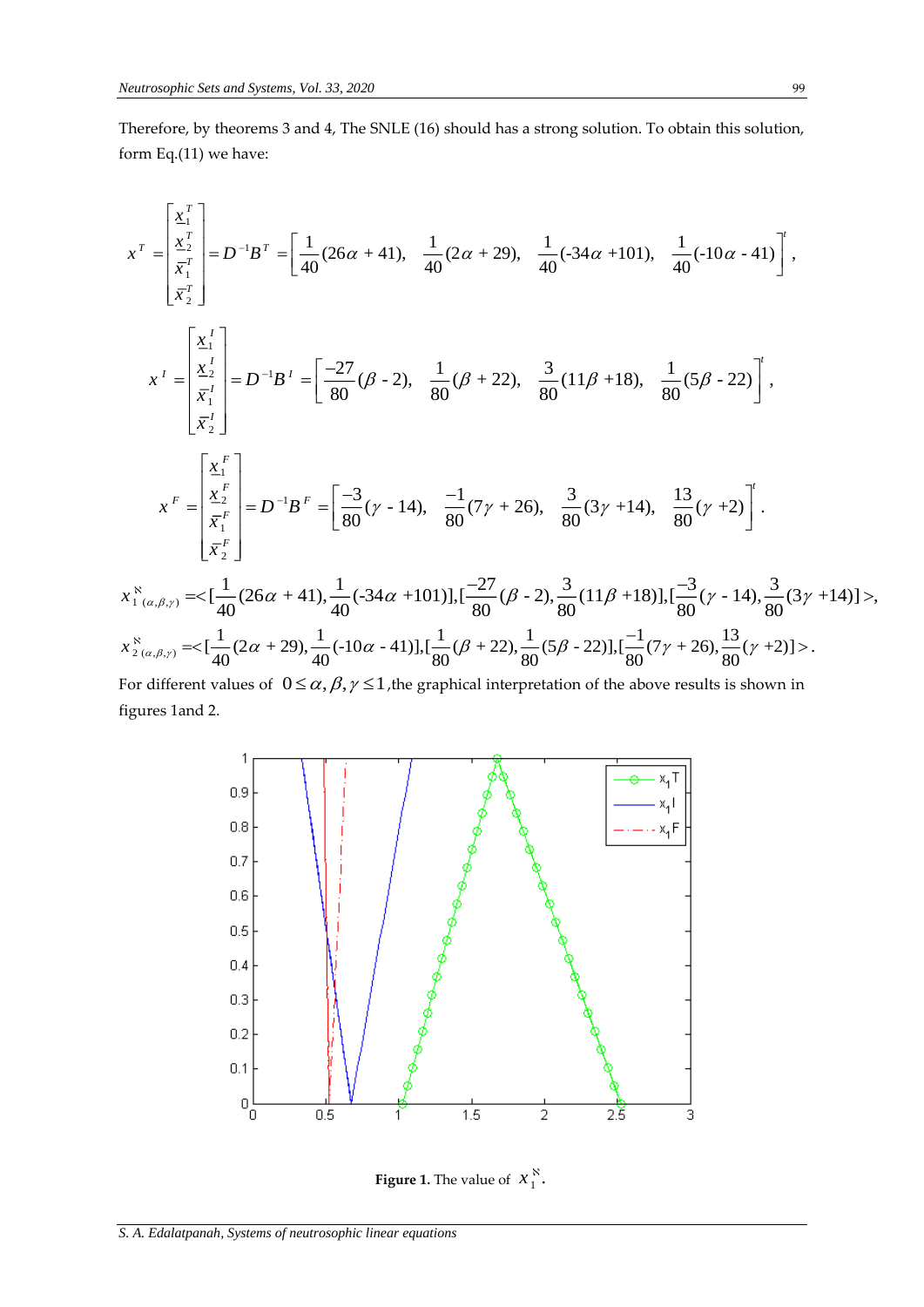

**Figure 2.** The value of  $x_2^8$ .

## **5. Conclusions**

 In this study, we present for first time, the system of Neutrosophic Linear Equations (SNLE) and establish a general model to solve it. Some theorems about SNLE are investigated and the conditions of a strong neutrosophic solution to  $n \times n$  system of linear equations is proved in details. Finally, from numerical and theoretical studies it can be concluded that the model is efficient and convenient.

#### **Funding:** This research received no external funding.

**Acknowledgments:** The author is most grateful to all anonymous referees for the very constructive criticism on a previous version of this work, which significantly improved the quality of the present paper.

**Conflicts of Interest:** The author declares no conflict of interest.

## **References**

- [1] Eisenstat, S. C., Elman, H. C., & Schultz, M. H. (1983). Variational iterative methods for nonsymmetric systems of linear equations. SIAM Journal on Numerical Analysis, 20(2), 345-357.
- [2] Barrett, R., Berry, M. W., Chan, T. F., Demmel, J., Donato, J., Dongarra, J., ... & Van der Vorst, H. (1994). *Templates for the solution of linear systems: building blocks for iterative methods* (Vol. 43). Siam.
- [3] Greenbaum, A. (1997). Iterative methods for solving linear systems (Vol. 17): Siam.
- [4] Saad, Y. (2003). Iterative methods for sparse linear systems: Siam.
- [5] Varga, R. S. (2009). Matrix iterative analysis (Vol. 27): Springer Science & Business Media.
- [6] Saberi Najafi, H., & Edalatpanah, S. A. (2011). Some Improvements In Preconditioned Modified Accelerated Overrelaxation (PMAOR) Method For Solving Linear Systems. Journal of Information and Computing Science, 6(1), 015-022 .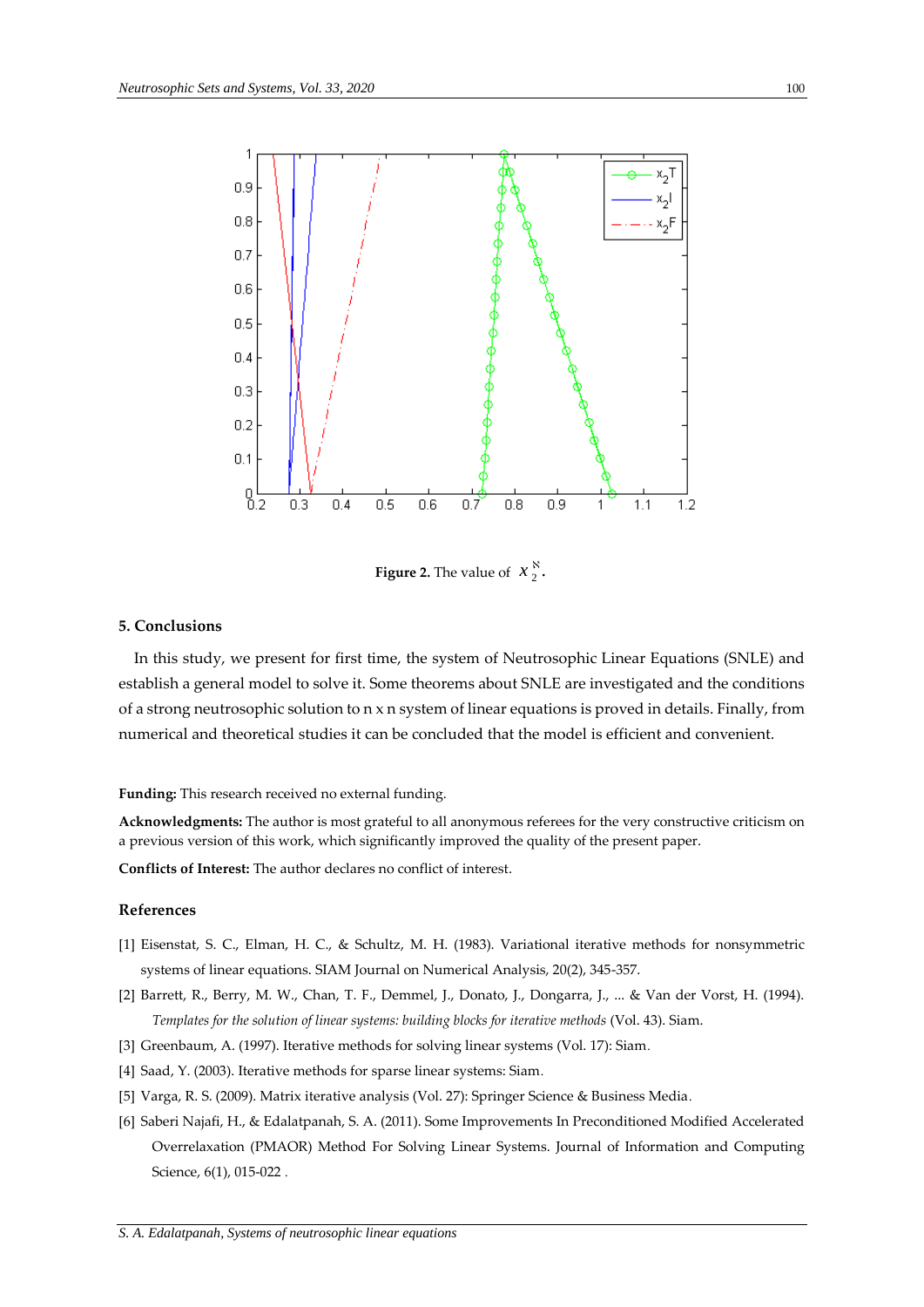- [7] Najafi, H. S., & Edalatpanah, S. A. (2013). On the convergence regions of generalized accelerated overrelaxation method for linear complementarity problems. Journal of Optimization Theory and Applications, 156(3), 859-866.
- [8] Saberi Najafi, H., & Edalatpanah, S. A. (2014). A new modified SSOR iteration method for solving augmented linear systems. International Journal of Computer Mathematics, 91(3), 539-552 .
- [9] Najafi, H. S., Edalatpanah, S. A., & Gravvanis, G. A. (2014). An efficient method for computing the inverse of arrowhead matrices. *Applied mathematics letters*, *33*, 1-5.
- [10] Najafi, H. S., & Edalatpanah, S. A. (2015). A new family of (I+ S)-type preconditioner with some applications. *Computational and Applied Mathematics*, *34*(3), 917-931.
- [11] Saberi Najafi, H., & Edalatpanah, S. A. (2016). On the iterative methods for weighted linear least squares problem. *Engineering Computations*, *33*(2), 622-639.
- [12] Saberi Najafi, H., Edalatpanah, S. A., & Refahisheikhani, A. H. (2018). An analytical method as a preconditioning modeling for systems of linear equations. Computational and Applied Mathematics, 37(2), 922-931.
- [13] Edalatpanah, S. A. (2018). On the modified methods for irreducible linear systems with L-matrices. *Bulletin of Computational Applied Mathematics*, *6*(1).
- [14] Edalatpanah, S. A. (2020). On the preconditioned projective iterative methods for the linear complementarity problems. *RAIRO-Operations Research*, *54*(2), 341-349.
- [15] Fallah, M., & Edalatpanah, S. A. (2020). On the Some New Preconditioned Generalized AOR Methods for Solving Weighted Linear Least Squares Problems. *IEEE Access*, *8*, 33196-33201.
- [16] Zadeh, L. A. (1965). Fuzzy sets. Information and control, 8(3), 338-353.
- [17] Zadeh, L. A. (1972). A fuzzy-set-theoretic interpretation of linguistic hedges .
- [18] Bellman, R. E., & Zadeh, L. A. (1970). Decision-making in a fuzzy environment. Management science, 17(4), B-141-B-164 .
- [19] Yager, R. R., & Filev, D. P. (1994). Essentials of fuzzy modeling and control. New York .
- [20] Hájek, P. (1998). Metamathematics of fuzzy logic (Vol. 4): Springer Science & Business Media.
- [21] Cordón, O. (2001). Genetic fuzzy systems: evolutionary tuning and learning of fuzzy knowledge bases (Vol. 19): World Scientific.
- [22] Zimmermann, H.-J. (2001). Fuzzy set theory—and its applications: Springer Science & Business Media.
- [23] Kaufmann, A., & Gupta, M. M. (1991). Introduction to fuzzy arithmetic: theory and applications: Arden Shakespeare.
- [24] Dubois, D., & Prade, H. (1980). Systems of linear fuzzy constraints. Fuzzy sets and systems, 3(1), 37-48 .
- [25] Friedman, M., Ming, M., & Kandel, A. (1998). Fuzzy linear systems. Fuzzy sets and systems, 96(2), 201- 209 .
- [26] Allahviranloo, T. (2004). Numerical methods for fuzzy system of linear equations. *Applied mathematics and computation*, *155*(2), 493-502.
- [27] Allahviranloo, T. (2005). Successive over relaxation iterative method for fuzzy system of linear equations. *Applied Mathematics and Computation*, *162*(1), 189-196.
- [28] Allahviranloo, T., Ghanbari, M., Hosseinzadeh, A. A., Haghi, E., & Nuraei, R. (2011). A note on "Fuzzy linear systems". *Fuzzy sets and systems*, *177*(1), 87-92.
- [29] Asady, B., Abbasbandy, S., & Alavi, M. (2005). Fuzzy general linear systems. *Applied Mathematics and Computation*, *169*(1), 34-40.
- [30] Dehghan, M., & Hashemi, B. (2006). Iterative solution of fuzzy linear systems. *Applied mathematics and*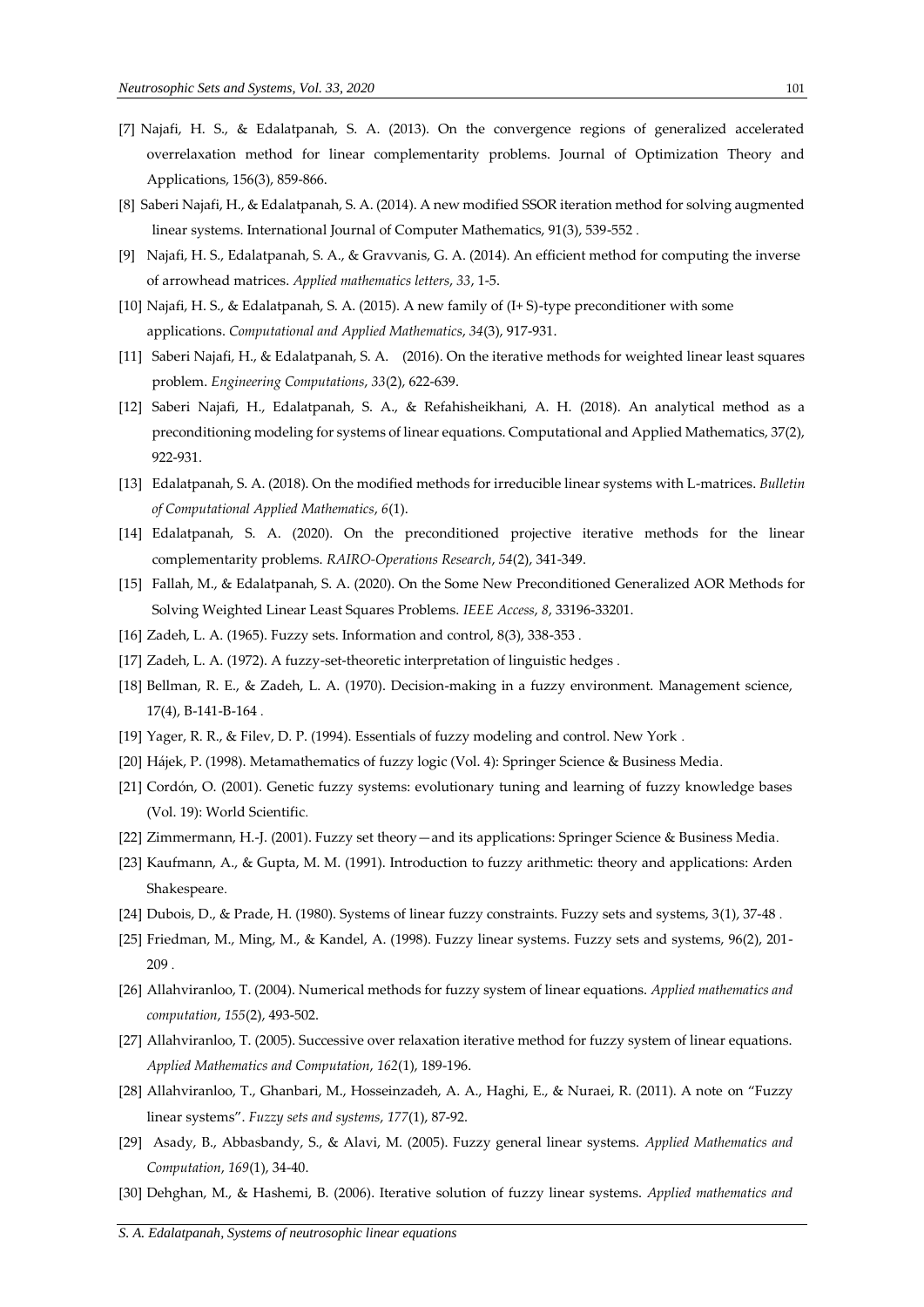*computation*, *175*(1), 645-674.

- [31] Dehghan, M., Hashemi, B., & Ghatee, M. (2006). Computational methods for solving fully fuzzy linear systems. Applied Mathematics and Computation, 179(1), 328-343 .
- [32] Saberi Najafi, H., & Edalatpanah, S.A. (2012). The block AOR iterative methods for solving fuzzy linear systems. The Journal of Mathematics and Computer Science, 4(4), 527-535 .
- [33] Saberi Najafi, H., & Edalatpanah, S.A. (2012). Preconditioning strategy to solve fuzzy linear systems (FLS). International Review of Fuzzy Mathematics, 7(2), 65-80 .
- [34] Saberi Najafi, H., & Edalatpanah, S. A. (2014). H-Matrices in Fuzzy Linear Systems. International Journal of Computational Mathematics, 2014, Article ID 394135, 394136 pages .
- [35] Saberi Najafi, H., Edalatpanah, S. A., & Refahi Sheikhani, A. H. (2013). Application of homotopy perturbation method for fuzzy linear systems and comparison with Adomian's decomposition method. *Chinese Journal of Mathematics*, *2013*.
- [36] Saberi Najafi, H., Edalatpanah, S. A. (2013). An improved model for iterative algorithms in fuzzy linear systems. *Computational Mathematics and Modeling*, *24*(3), 443-451.
- [37] Salahshour, S., Ahmadian, A., Ismail, F., & Baleanu, D. (2016). A novel weak fuzzy solution for fuzzy linear system. Entropy, 18(3), 68.
- [38] Lodwick, W. A., & Dubois, D. (2015). Interval linear systems as a necessary step in fuzzy linear systems. *Fuzzy sets and systems*, *281*, 227-251.
- [39] Behera, D., & Chakraverty, S. (2012). A new method for solving real and complex fuzzy systems of linear equations. *Computational Mathematics and Modeling*, *23*(4), 507-518.
- [40] Chakraverty, S., & Behera, D. (2013). Fuzzy system of linear equations with crisp coefficients. *Journal of Intelligent & Fuzzy Systems*, *25*(1), 201-207.
- [41] Wang, K., Chen, G., & Wei, Y. (2009). Perturbation analysis for a class of fuzzy linear systems. *Journal of Computational and Applied Mathematics*, *224*(1), 54-65.
- [42] Rzeżuchowski, T., & Wa, J. (2008). Solutions of fuzzy equations based on Kaucher arithmetic and AEsolution sets. *Fuzzy Sets and Systems*, *159*(16), 2116-2129.
- [43] Edalatpanah, S. A. (2017). Modified iterative methods for solving fully fuzzy linear systems. In *Fuzzy Systems: Concepts, Methodologies, Tools, and Applications* (pp. 55-73). IGI Global.
- [44] Jerković, V. M., Mihailović, B., & Malešević, B. (2017). A New Method for Solving Square Fuzzy Linear Systems. In *Advances in Fuzzy Logic and Technology 2017* (pp. 278-289). Springer, Cham.
- [45] Mihailović, B., Jerković, V. M., & Malešević, B. (2018). Solving fuzzy linear systems using a block representation of generalized inverses: The group inverse. *Fuzzy Sets and Systems*, *353*, 66-85.
- [46] Akram, M., Muhammad, G., & Allahviranloo, T. (2019). Bipolar fuzzy linear system of equations. *Computational and Applied Mathematics*, *38*(2), 69.
- [47] Atanassov, K. T. (1986). Intuitionistic fuzzy sets. Fuzzy sets and Systems, 20(1), 87-96.
- [48] Smarandache. F, A unifying field in logics. Neutrosophy: Neutrosophic probability, set and logic, American Research Press, Rehoboth 1999.
- [49] Smarandache. F, A unifying field in logics: neutrosophic logic. Neutrosophy, neutrosophic set, neutrosophic probability and statistics, third ed., Xiquan, Phoenix, 2003.
- [50] Smarandache, F. (2013). n-Valued Refined Neutrosophic Logic and Its Applications to Physics. Prog Phys 4,143–146.
- [51] Smarandache, F. (2015). Refined literal indeterminacy and the multiplication law of sub-indeterminacies. Neutrosophic Sets Syst 9,58–63.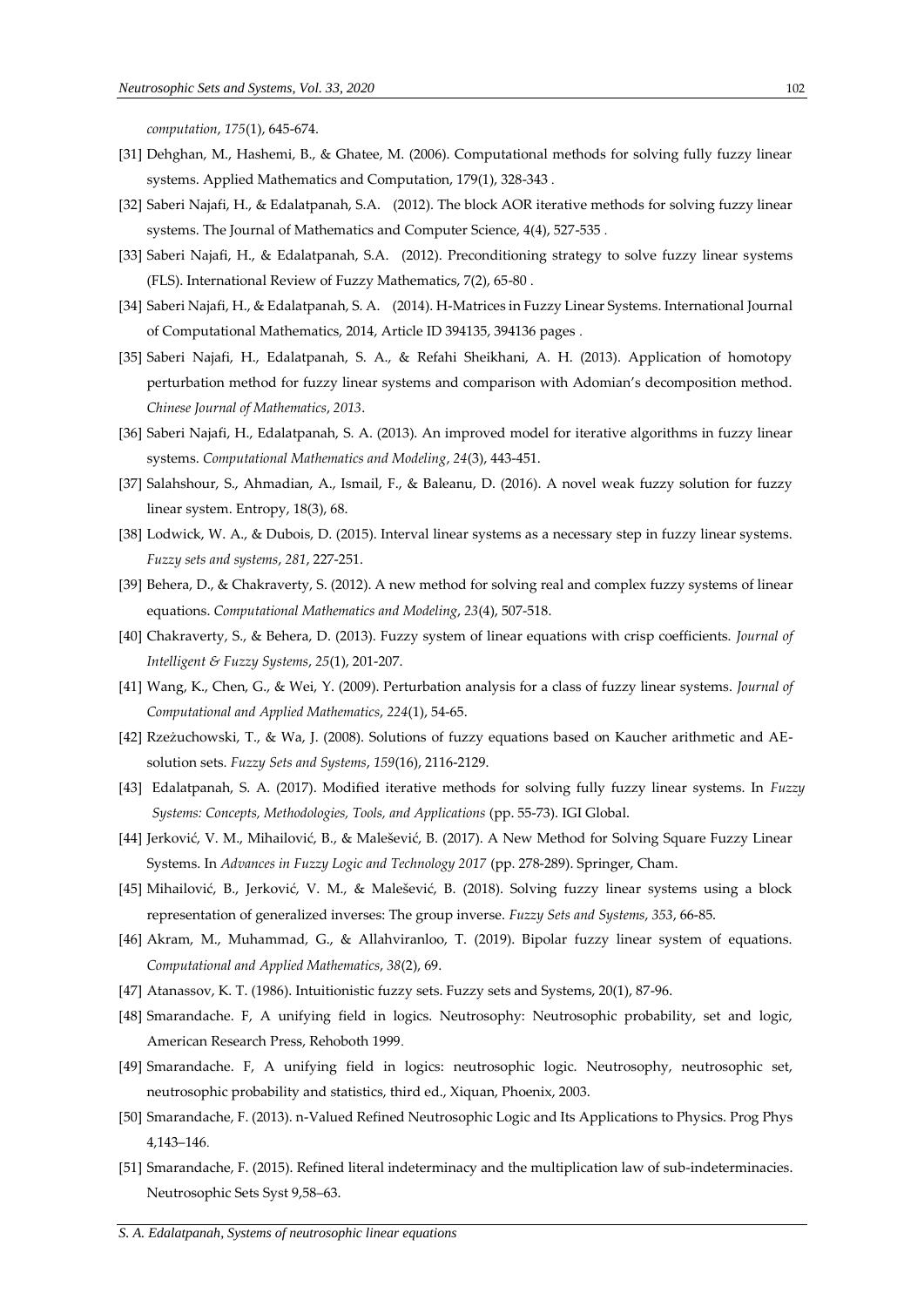- [52] Gallego Lupiáñez, F. (2009). Interval neutrosophic sets and topology. *Kybernetes*, *38*(3/4), 621-624.
- [53] Tian, Z. P., Zhang, H. Y., Wang, J., Wang, J. Q., & Chen, X. H. (2016). Multi-criteria decision-making method based on a cross-entropy with interval neutrosophic sets. *International Journal of Systems Science*, *47*(15), 3598-3608.
- [54] Garg, H. (2018). Non-linear programming method for multi-criteria decision making problems under interval neutrosophic set environment. *Applied Intelligence*, *48*(8), 2199-2213.
- [55] Broumi, S., Smarandache, F., Talea, M., & Bakali, A. (2016). An introduction to bipolar single valued neutrosophic graph theory. In *Applied Mechanics and Materials* (Vol. 841, pp. 184-191). Trans Tech Publications.
- [56] Uluçay, V., Deli, I., & Şahin, M. (2018). Similarity measures of bipolar neutrosophic sets and their application to multiple criteria decision making. *Neural Computing and Applications*, *29*(3), 739-748.
- [57] Abdel-Basset, M., Mohamed, M., Elhoseny, M., Chiclana, F., & Zaied, A. E. N. H. (2019). Cosine similarity measures of bipolar neutrosophic set for diagnosis of bipolar disorder diseases. Artificial Intelligence in Medicine, 101, 101735.
- [58] Ye, J. (2013). Multicriteria decision-making method using the correlation coefficient under single-valued neutrosophic environment. *International Journal of General Systems*, *42*(4), 386-394.
- [59] Deli, I., & Şubaş, Y. (2017). A ranking method of single valued neutrosophic numbers and its applications to multi-attribute decision making problems. *International Journal of Machine Learning and Cybernetics*, *8*(4), 1309-1322.
- [60] Edalatpanah, S. A. (2018). Neutrosophic perspective on DEA. *J. Appl. Res. Ind. Eng*, *5*(4), 339-345.
- [61] Edalatpanah, S. A., & Smarandache, F. (2019). Data Envelopment Analysis for Simplified Neutrosophic Sets. *Neutrosophic Sets and Systems*, *29*, 215-226.
- [62] Edalatpanah, S. A. (2019). A nonlinear approach for neutrosophic linear programming. *J. Appl. Res. Ind. Eng*, *6*(4), 367-373.
- [63] Edalatpanah, S. A. (2020). Data envelopment analysis based on triangular neutrosophic numbers. *CAAI Transactions on Intelligence Technology*.2020, Article DOI: 10.1049/trit.2020.0016.
- [64] Edalatpanah, S. A. (2020). Neutrosophic structured element. *Expert Systems*.Article DOI: 10.1111/exsy.12542 .
- [65] Edalatpanah, S. A. (2020). A Direct Model for Triangular Neutrosophic Linear Programming. *International Journal of Neutrosophic Science*, *1*(1), 19-28.
- [66] Yang, W., Cai, L., Edalatpanah, S. A., & Smarandache, F. (2020). Triangular Single Valued Neutrosophic Data Envelopment Analysis: Application to Hospital Performance Measurement. *Symmetry*, *12*(4), 588.
- [67] Peng, J. J., Wang, J. Q., Wu, X. H., Wang, J., & Chen, X. H. (2015). Multi-valued neutrosophic sets and power aggregation operators with their applications in multi-criteria group decision-making problems. *International Journal of Computational Intelligence Systems*, *8*(2), 345-363.
- [68] Ji, P., Zhang, H. Y., & Wang, J. Q. (2018). A projection-based TODIM method under multi-valued neutrosophic environments and its application in personnel selection. *Neural Computing and Applications*, *29*(1), 221-234.
- [69] Tian, Z. P., Wang, J., Wang, J. Q., & Zhang, H. Y. (2017). Simplified neutrosophic linguistic multi-criteria group decision-making approach to green product development. *Group Decision and Negotiation*, *26*(3), 597-627.
- [70] Wang, J. Q., Yang, Y., & Li, L. (2018). Multi-criteria decision-making method based on single-valued neutrosophic linguistic Maclaurin symmetric mean operators. *Neural Computing and Applications*, *30*(5),